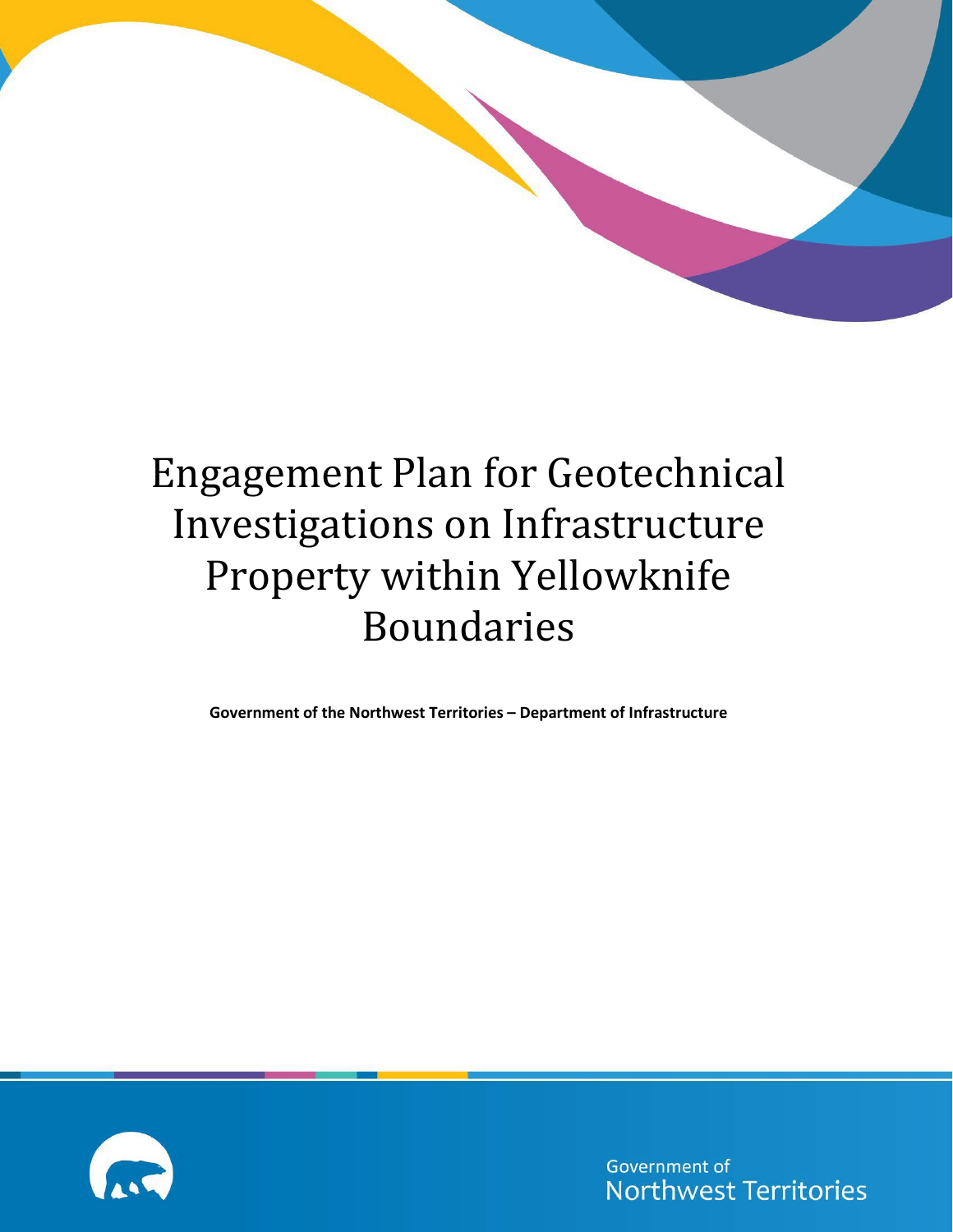# **Table of Contents**

| <b>Introduction</b>                          | 3 |
|----------------------------------------------|---|
| <b>Affected Parties</b>                      | 3 |
| <b>Past Engagement Activities</b>            | 4 |
| <b>Engagement Approach</b>                   | 4 |
| <b>Engagement Activities for the Project</b> | 4 |
| <b>Summary</b>                               | 6 |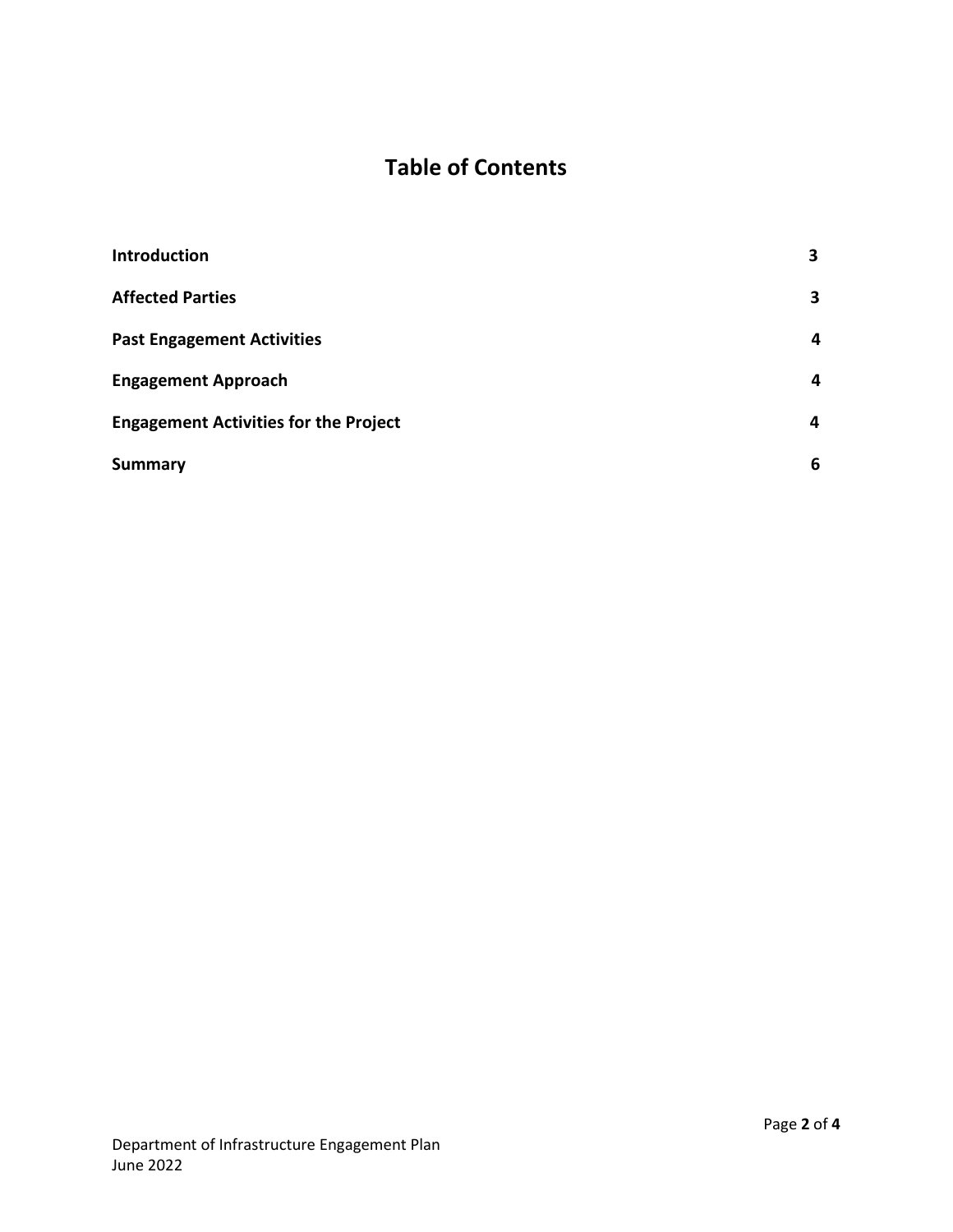#### **Introduction**

The Government of the Northwest Territories, Department of Infrastructure (INF) has operated numerous facilities within the Yellowknife boundaries many years. Comprehensive community engagement on various projects has occurred during the years on various Infrastructure properties both within the Yellowknife boundaries as well as the surrounding area. As Public Servants, the staff of the GNWT are accountable and open to the public for discussion of all matters. As such, the Department and staff are well acquainted with the City of Yellowknife and surrounding groups and engagement practices and community relationships are well established.

#### **Affected Parties**

Affected parties identified in the 2022 Land Use Permit Renewal include:

- Akaitcho Government;
- North Slave Metis Alliance;
- Northwest Territories Metis Nation;
- Yellowknives Dene First Nation
- Yellowknife Métis Council
- City of Yellowknife

The Department of Infrastructure may engage with other Parties on a case by case basis as appropriate.

#### **Past Engagement Activities**

The Department of Infrastructure has operated numerous facilities and completed various project both within the Yellowknife boundaries as well as outside of the Yellowknife boundaries. Multiple opportunities to engage stakeholders have occurred throughout the years, including during previous geotechnical investigations. As a result of the open lines of communication, the Department has kept community members involved and informed on an ongoing basis.

#### **Engagement Approach**

The Department of Infrastructure believes that meaningful community engagement is crucial in building and maintaining good relationships with communities and community members. The Department of Infrastructure Regional Offices' are open for residents to provide comments and concerns, or to ask questions regarding the Departments activities. As a result of the Departments open lines of communication, well-established relationships have been built with the people and communities of the Northwest Territories.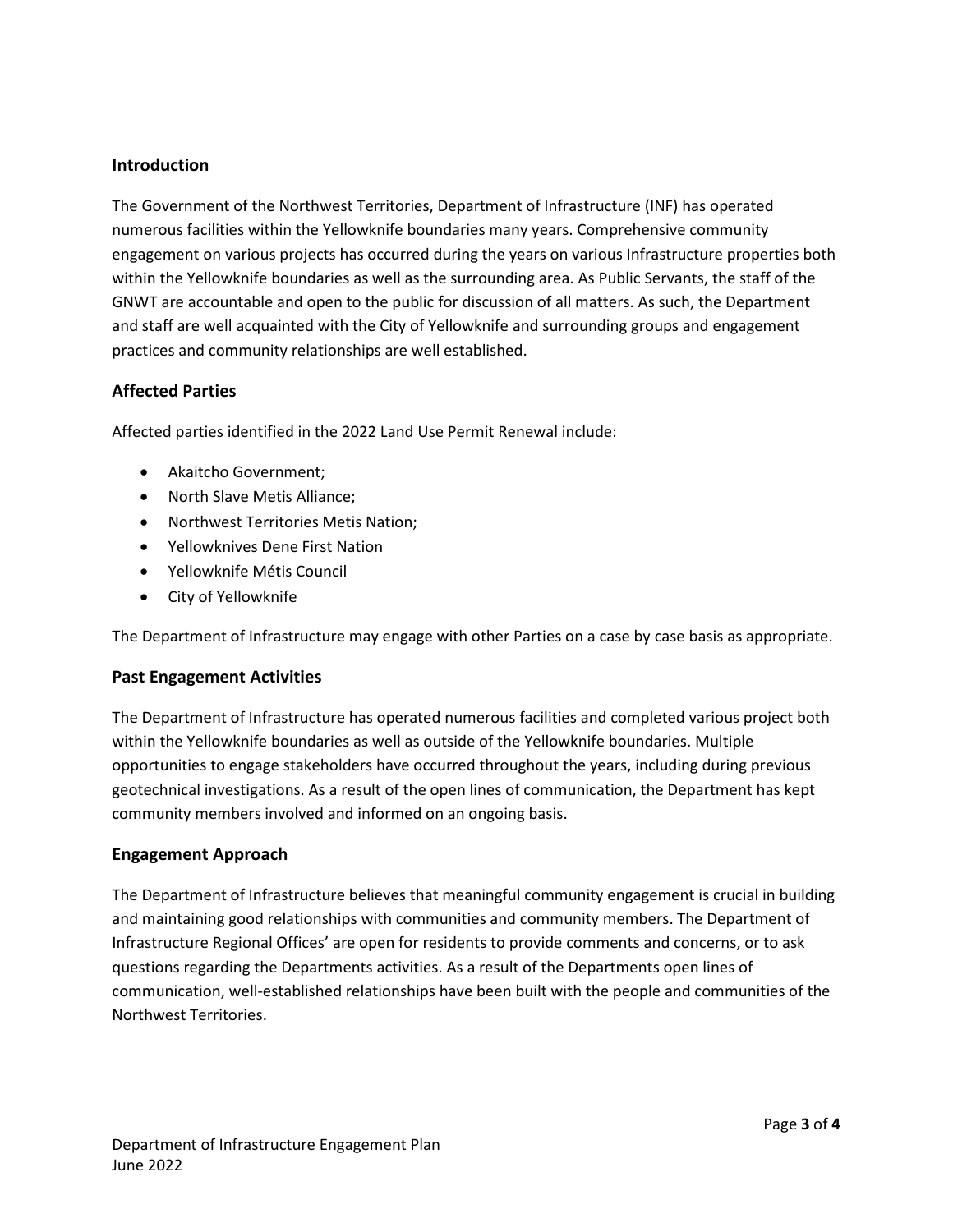#### **Engagement Activities for the Project**

This engagement plan will ensure that the people of Yellowknife, the major stakeholder, are fully aware of the proposed geotechnical works within the City of Yellowknife Boundaries.

Engagement for geotechnical investigations are limited but include:

- Prior to the geotechnical works GNWT Lands Inspector will be notified
- Once Geotechnical works are completed the GNWT Lands Inspector will be notified
- If any new sites are required within City boundaries an amendment will be submitted and include additional engagement on the new sites

If there is a community meeting to take place it will be open to all members of the community, including:

- Youth;
- Elders;
- Women and Men; and
- Any other community members interested in participating.

#### **Summary**

A summary of engagement triggers and methods is provided below in Table 1.

#### **Table 1: Summary of Engagement Triggers and Methods**

| <b>Engagement Trigger</b> | <b>Primary Purpose</b> | <b>Primary Methods</b> | <b>Primary Participants</b>    |
|---------------------------|------------------------|------------------------|--------------------------------|
| Geotechnical works        | To notify lands        | Verbal and/or written  | <b>GNWT Lands Inspector</b>    |
| beginning and once        | inspector of start and | notification.          |                                |
| complete                  | completion of the work |                        |                                |
| New sites                 | To advise the Affected | Verbal and/or written  | <b>Affected Parties listed</b> |
|                           | parties of new sites   | notification           |                                |
|                           | through an amendment   |                        |                                |
|                           | application            |                        |                                |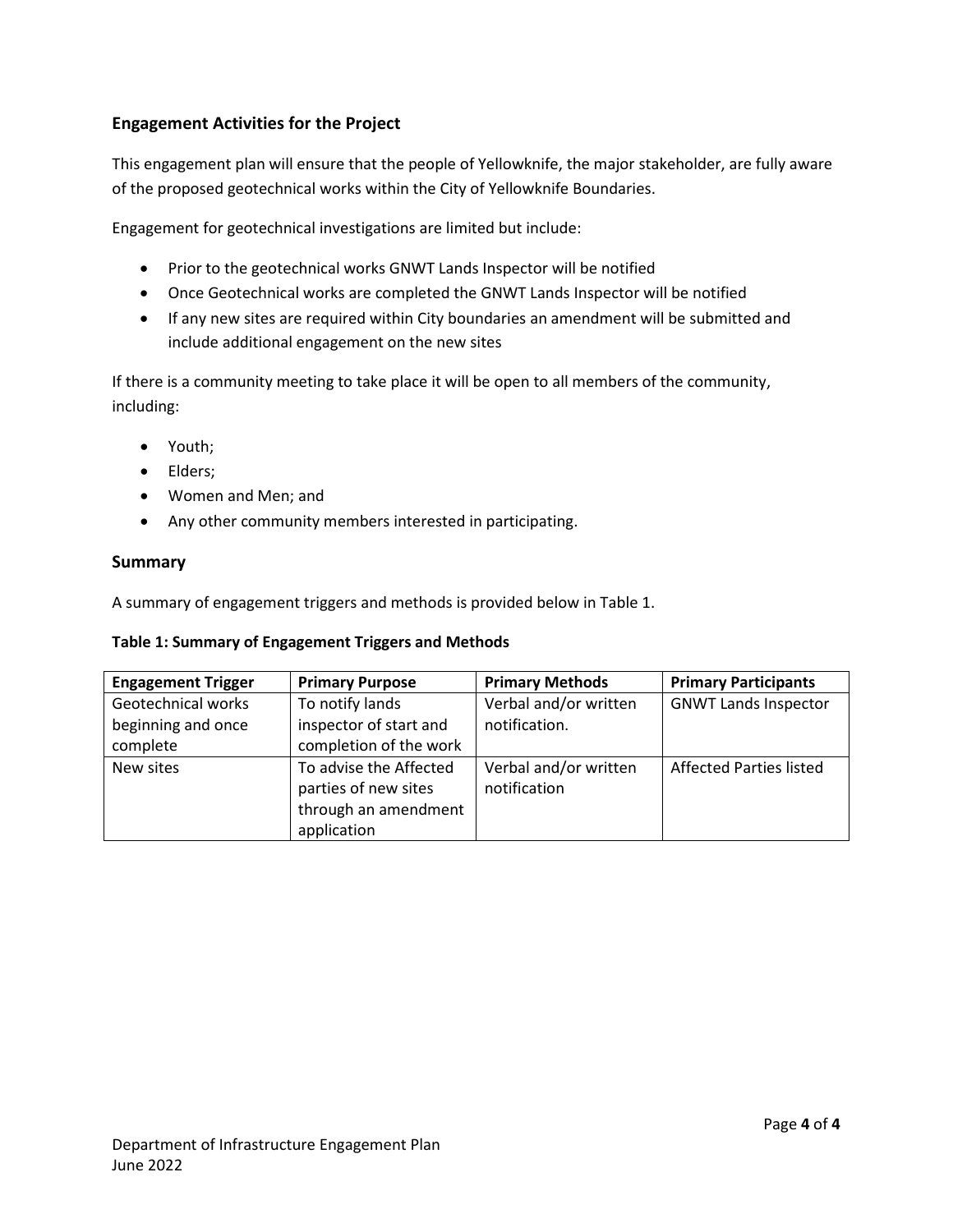# **Appendix E - Pre-Submission Engagement Record (Summary and Log) Template <sup>13</sup>**

#### **1. Pre-SubmissionEngagement Summary – LUP MV2015X0008 New Land Use Permit**

**Name of Proponent:** GNWT – Department of Infrastructure

**Name of Affected Party:** Akaitcho Government, North Slave Metis Alliance, NWT Metis Nations, Yellowknives Dene First Nation, Yellowknife Métis Council, City of Yellowknife

| Name(s) of representative(s) of<br>affected parties who<br>participated in engagement      | Dates of Engagement (e.g. list<br>dates or range of dates)                                                                                                                                                                                                                                           | Reason(s) for<br>Engagement (e.g.,<br>application for<br>timber harvesting)                                                                                 | <b>Overvie</b><br>w of<br>Issue(s)<br><b>Resolved</b> | Overview of<br>Issue(s)<br><b>Unresolved</b> |
|--------------------------------------------------------------------------------------------|------------------------------------------------------------------------------------------------------------------------------------------------------------------------------------------------------------------------------------------------------------------------------------------------------|-------------------------------------------------------------------------------------------------------------------------------------------------------------|-------------------------------------------------------|----------------------------------------------|
| Akaitcho Government<br>Emailed:<br>executive.director@akaitcho.ca<br>secretary@akaitcho.ca | Emailed letter May 10, 2022 to<br>notify parties of upcoming land<br>use permit application<br>submission for renewal.<br>Provided two weeks for<br>comments, questions, and<br>concerns. Follow up email June<br>3, 2022 to notify parties that<br>additional comments can be<br>submitted via ORS. | Emailed a pre-<br>submission<br>engagement letter<br>May 10, 2022 and<br>followed up June 3,<br>2022 to outline a<br>renewal request to<br>an existing LUP. | n/a                                                   | n/a                                          |
| North Slave Metis Alliance<br>Emailed:<br>general@nsma.net                                 | Emailed letter May 10, 2022 to<br>notify parties of upcoming land<br>use permit application<br>submission for renewal.<br>Provided two weeks for<br>comments, questions, and<br>concerns. Follow up email June<br>3, 2022 to notify parties that<br>additional comments can be<br>submitted via ORS. | Emailed a pre-<br>submission<br>engagement letter<br>May 10, 2022 and<br>followed up June 3,<br>2022 to outline a<br>renewal request to<br>an existing LUP. | n/a                                                   | n/a                                          |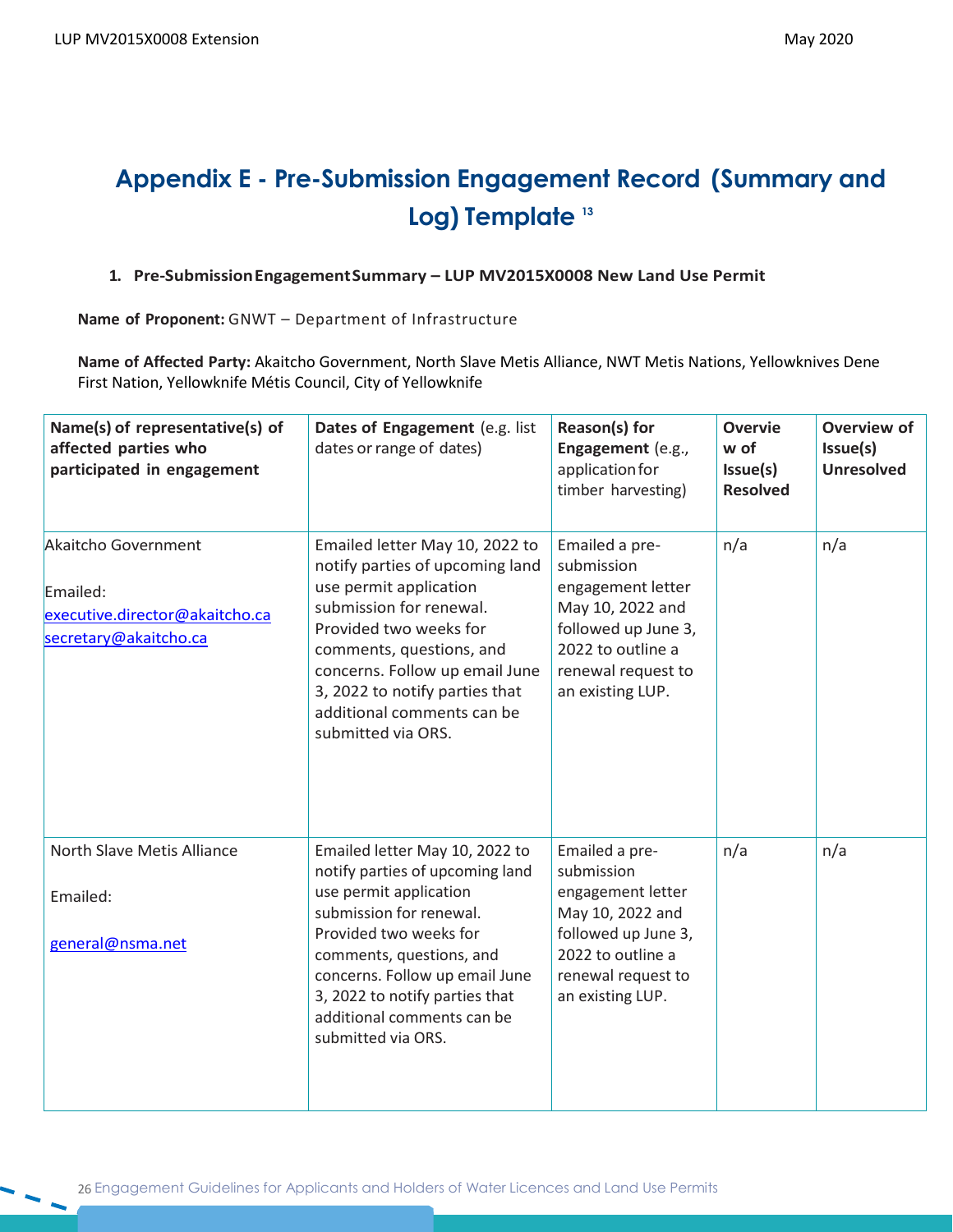| <b>NWT Metis Nation</b><br>Emailed:<br>Ursula. Vogt@nwtmetis.ca | Emailed letter May 10, 2022 to<br>notify parties of upcoming land<br>use permit application<br>submission for renewal.<br>Provided two weeks for<br>comments, questions, and<br>concerns. Follow up email June<br>3, 2022 to notify parties that<br>additional comments can be<br>submitted via ORS. | Emailed a pre-<br>submission<br>engagement letter<br>May 10, 2022 and<br>followed up June 3,<br>2022 to outline a<br>renewal request to<br>an existing LUP. | n/a | n/a |
|-----------------------------------------------------------------|------------------------------------------------------------------------------------------------------------------------------------------------------------------------------------------------------------------------------------------------------------------------------------------------------|-------------------------------------------------------------------------------------------------------------------------------------------------------------|-----|-----|
| Yellowknife Dene First Nation<br>Emailed:<br>JasonS@ykdene.ca   | Emailed letter May 10, 2022 to<br>notify parties of upcoming land<br>use permit application<br>submission for renewal.<br>Provided two weeks for<br>comments, questions, and<br>concerns. Follow up email June<br>3, 2022 to notify parties that<br>additional comments can be<br>submitted via ORS. | Emailed a pre-<br>submission<br>engagement letter<br>May 10, 2022 and<br>followed up June 3,<br>2022 to outline a<br>renewal request to<br>an existing LUP. | n/a | n/a |
| Yellowknife Metis Council<br>Emailed:<br>clem.paul@hotmail.com  | Emailed letter May 10, 2022 to<br>notify parties of upcoming land<br>use permit application<br>submission for renewal.<br>Provided two weeks for<br>comments, questions, and<br>concerns. Follow up email June<br>3, 2022 to notify parties that<br>additional comments can be<br>submitted via ORS. | Emailed a pre-<br>submission<br>engagement letter<br>May 10, 2022 and<br>followed up June 3,<br>2022 to outline a<br>renewal request to<br>an existing LUP. | n/a | n/a |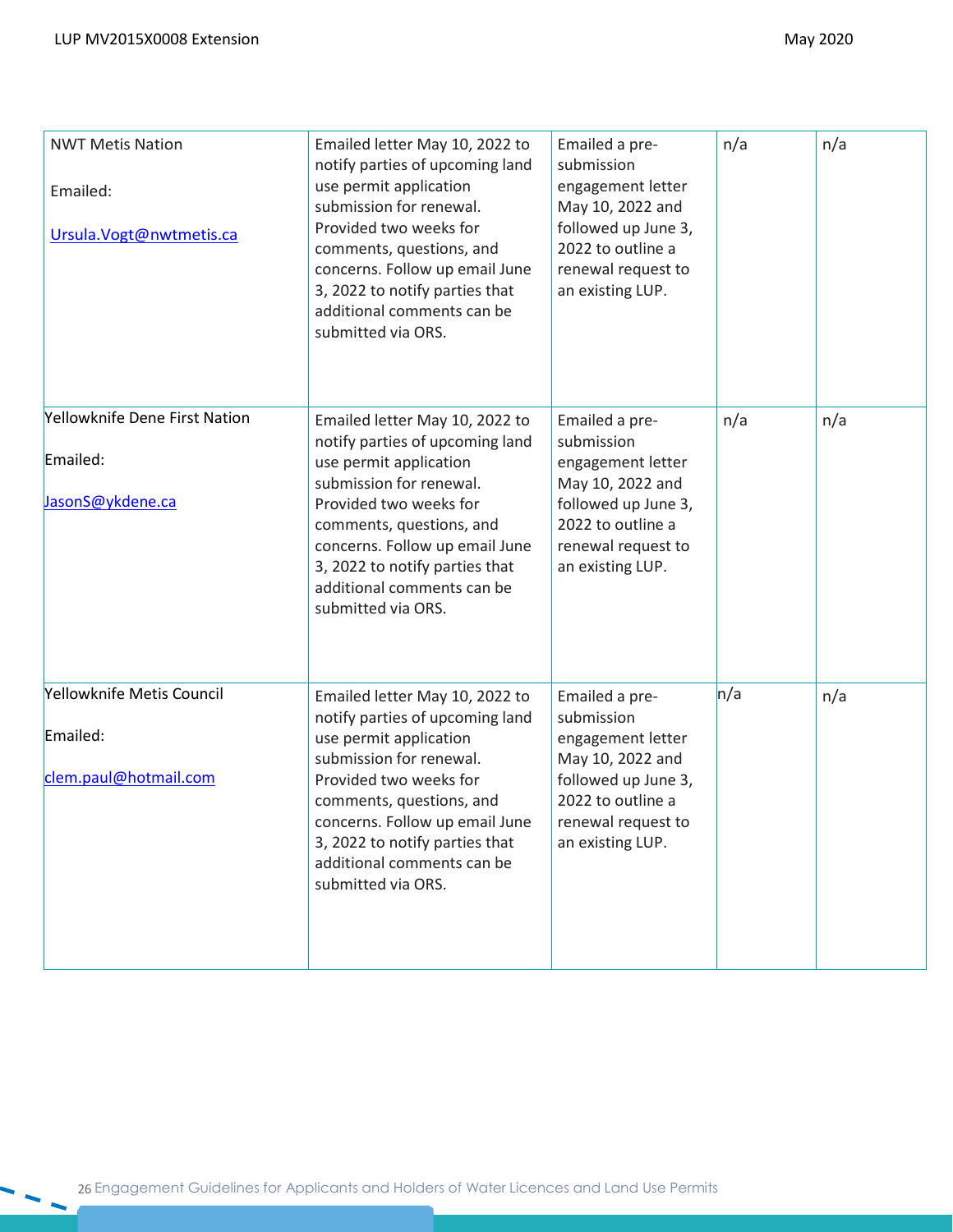| The City of Yellowknife SAO   | Emailed letter May 10, 2022 to  | Emailed a pre-      | n/a | n/a |
|-------------------------------|---------------------------------|---------------------|-----|-----|
|                               | notify parties of upcoming land | submission          |     |     |
| Emailed:                      | use permit application          | engagement letter   |     |     |
|                               | submission for renewal.         | May 10, 2022 and    |     |     |
| sbassi-kellett@yellowknife.ca | Provided two weeks for          | followed up June 3, |     |     |
|                               | comments, questions, and        | 2022 to outline a   |     |     |
|                               | concerns. Follow up email June  | renewal request to  |     |     |
|                               | 3, 2022 to notify parties that  | an existing LUP.    |     |     |
|                               | additional comments can be      |                     |     |     |
|                               | submitted via ORS.              |                     |     |     |
|                               |                                 |                     |     |     |
|                               |                                 |                     |     |     |

# *\*All engagement and follow up letters sent via email.*

**Signature of Proponent (representative): \_\_\_\_\_\_\_\_\_\_\_\_\_\_\_\_\_\_\_\_\_\_\_\_\_**

**Signature of Affected Party (representative):** <sup>14</sup> **\_\_\_\_\_\_\_\_\_\_\_\_\_\_\_\_\_\_\_\_\_\_\_\_\_**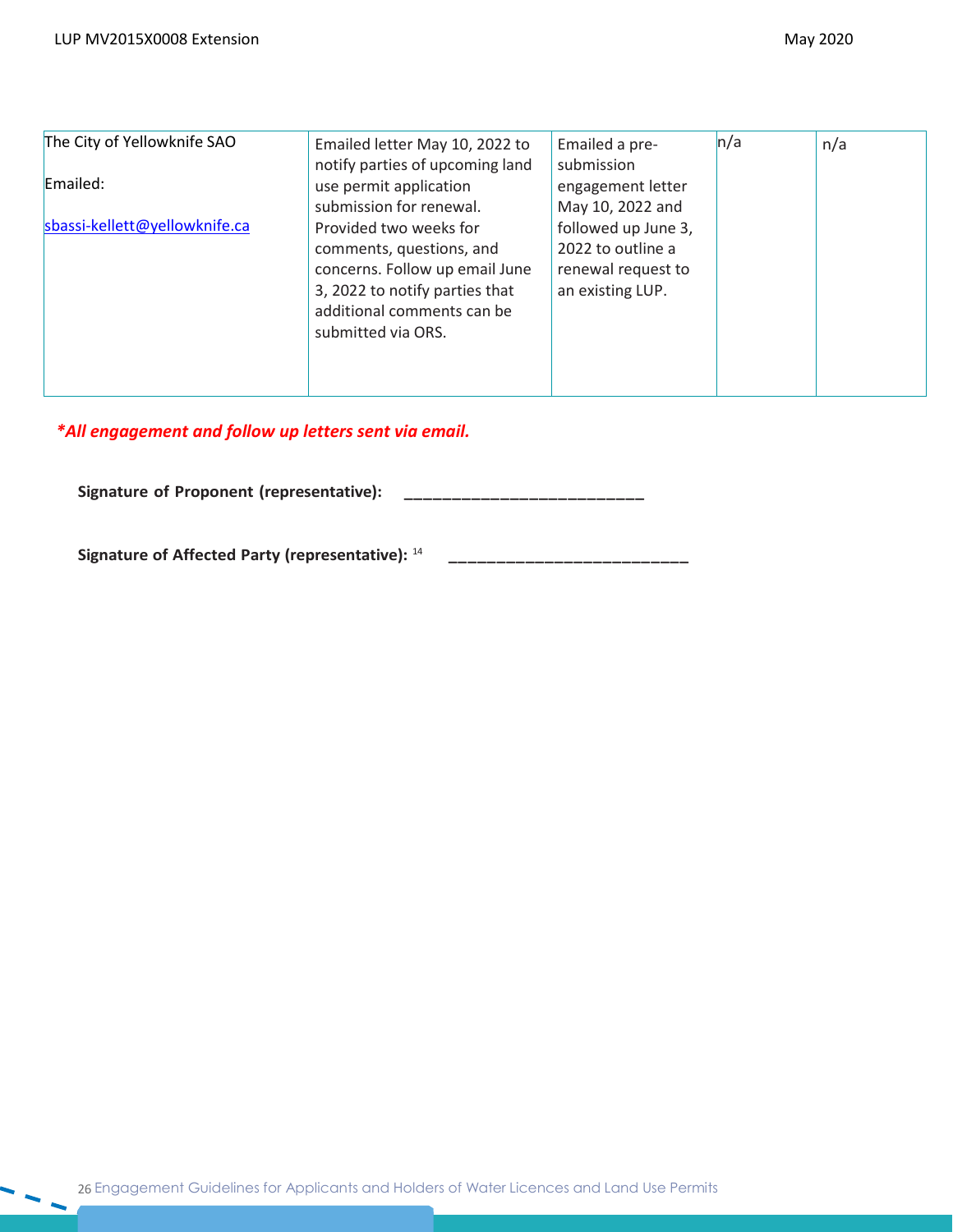**From:** Daniel Drimes **Sent:** May 10, 2022 11:18 AM **To:** ndiloadmin@ykdene.com; dettahadmin@ykdene.com **Subject:** FW: Yellowknife Airport (YZF) Land Use Permit Application

Good Morning,

The Department of Infrastructure is conducting initial engagement for a new Land Use Permit application to replace MV2015X0008. The 2 year extension on the current permit is set to expire on July 15, 2022. A new permit will allow the department to continue operations and maintenance of the Yellowknife Airport geotechnical surveys and glycol monitoring program.

If you have any questions or concerns please let me know, or comments can be posted to the Mackenzie Land and Water Board Online Review System once the new permit application is submitted.

Thank you, Daniel Drimes

Mársı | Kinanāskomitin | Thank you | Merci | Hąį' | Quana | Qujannamiik | Quyanainni | Máhsı | Máhsı | Mahsı̀

Daniel Drimes, C.E.T. Junior Environmental Analyst Design and Technical Services – Environmental Affairs Department of Infrastructure Government of the Northwest Territories

4<sup>th</sup> floor, New Government Building PO Box 1320 5015 49th Street Yellowknife, NT X1A 2L9

Phone: 867‐767‐9083 Ext. 31056 www.gov.nt.ca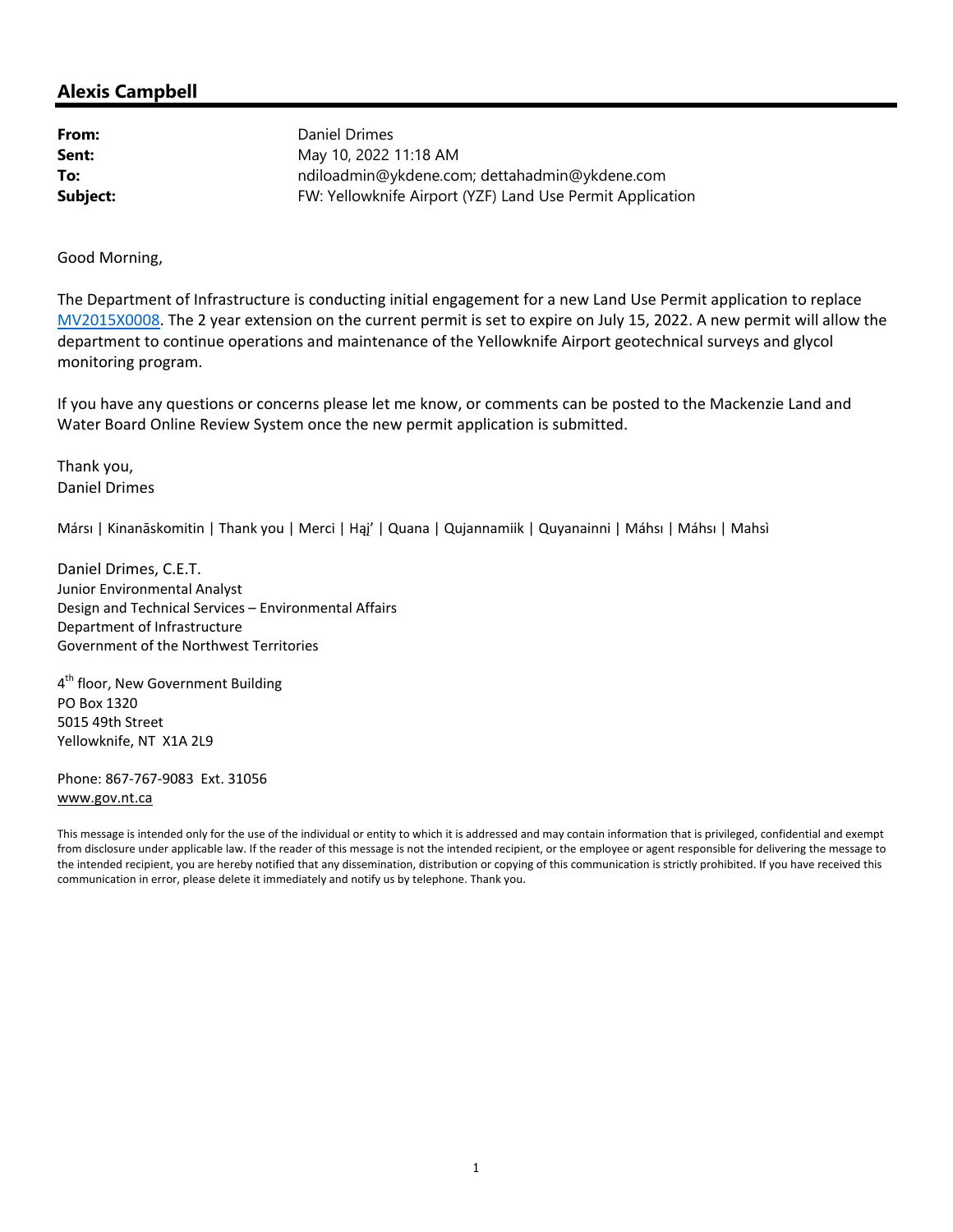**From:** Daniel Drimes **Sent:** June 3, 2022 1:25 PM **To:** general@nsma.net **Subject:** FW: Yellowknife Airport (YZF) Land Use Permit Application Engagement Follow-up **Attachments:** MV2015X0008 Engagement Letter.pdf

Good Afternoon,

Please disregard my email from this morning.

This is a follow‐up to the engagement letter sent on May 10, 2022 for a new Land Use Permit application to replace MV2015X0008. The 2 year extension on the current permit is set to expire on July 15, 2022. A new permit will allow the department to continue operations and maintenance of the Yellowknife Airport geotechnical surveys program.

If you have any questions or concerns please provide comments to the Mackenzie Land and Water Board Online Review System once the new permit application is submitted.

Thank you, Daniel Drimes Mársı | Kinanāskomitin | Thank you | Merci | Hąį' | Quana | Qujannamiik | Quyanainni | Máhsı | Máhsı | Mahsı̀

Daniel Drimes, C.E.T. Junior Environmental Analyst Design and Technical Services – Environmental Affairs Department of Infrastructure Government of the Northwest Territories

4<sup>th</sup> floor, New Government Building PO Box 1320 5015 49th Street Yellowknife, NT X1A 2L9

Phone: 867‐767‐9083 Ext. 31056 www.gov.nt.ca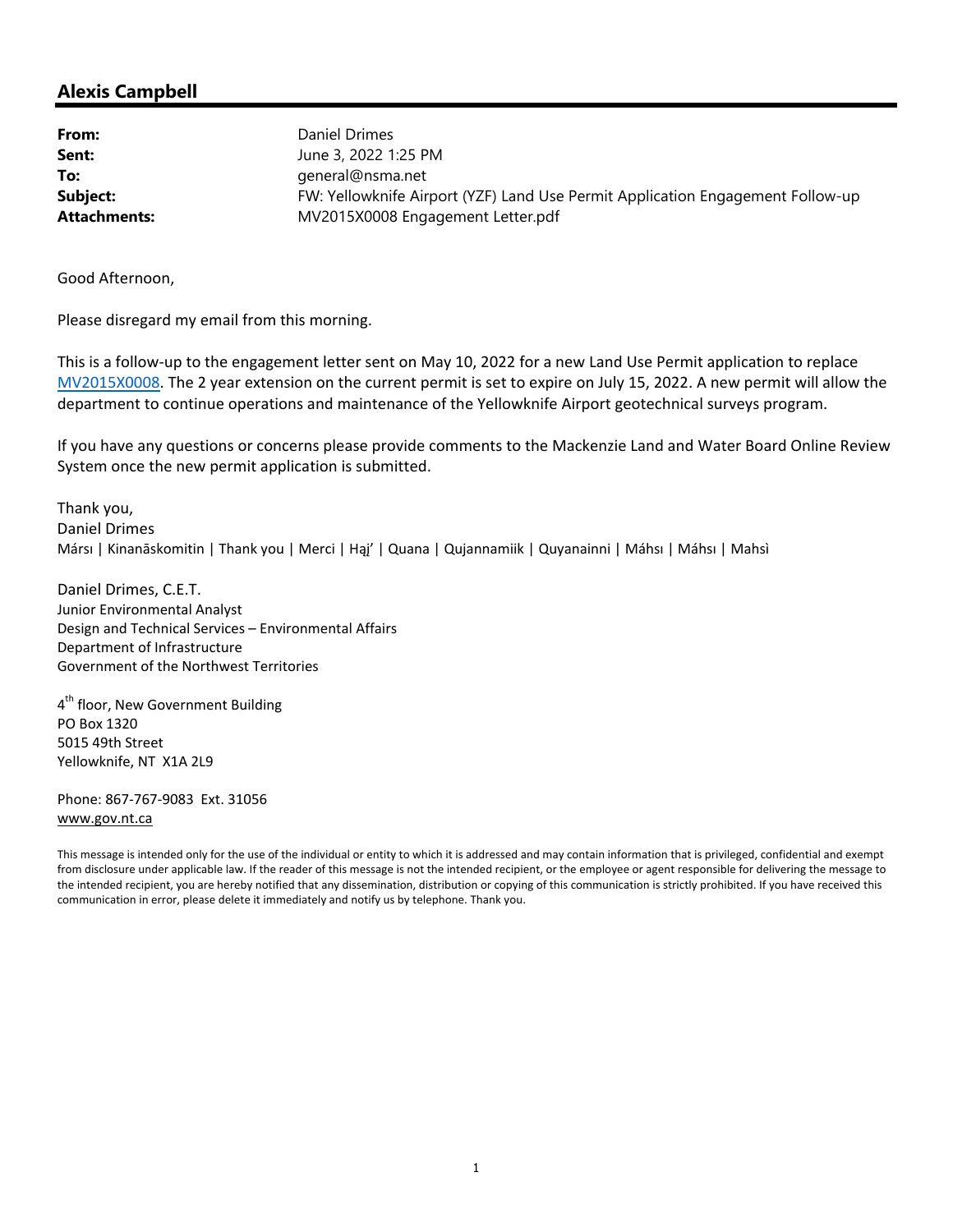**From:** Daniel Drimes **Sent:** June 3, 2022 1:32 PM **To:** ndiloadmin@ykdene.com; dettahadmin@ykdene.com **Subject:** Yellowknife Airport (YZF) Land Use Permit Application Engagement Follow-up **Attachments:** MV2015X0008 Engagement Letter.pdf

Good Afternoon,

Please disregard my email from this morning.

This is a follow‐up to the engagement letter sent on May 10, 2022 for a new Land Use Permit application to replace MV2015X0008. The 2 year extension on the current permit is set to expire on July 15, 2022. A new permit will allow the department to continue operations and maintenance of the Yellowknife Airport geotechnical surveys program.

If you have any questions or concerns please provide comments to the Mackenzie Land and Water Board Online Review System once the new permit application is submitted.

Thank you, Daniel Drimes

Mársı | Kinanāskomitin | Thank you | Merci | Hąį' | Quana | Qujannamiik | Quyanainni | Máhsı | Máhsı | Mahsı̀

Daniel Drimes, C.E.T. Junior Environmental Analyst Design and Technical Services – Environmental Affairs Department of Infrastructure Government of the Northwest Territories

4<sup>th</sup> floor, New Government Building PO Box 1320 5015 49th Street Yellowknife, NT X1A 2L9

Phone: 867‐767‐9083 Ext. 31056 www.gov.nt.ca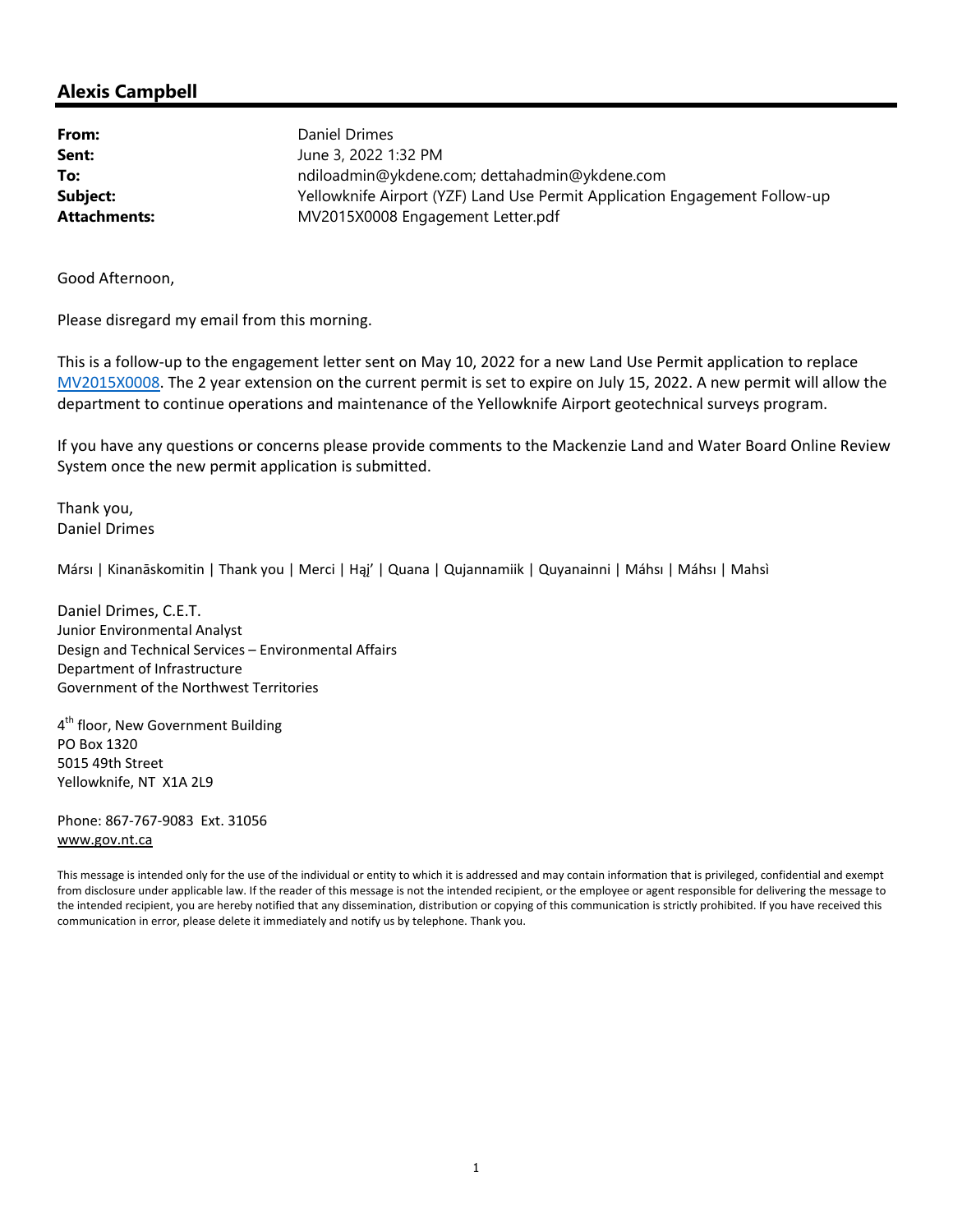**From:** Daniel Drimes **Sent:** June 3, 2022 1:32 PM **To:** clem.paul@hotmail.com **Subject:** Yellowknife Airport (YZF) Land Use Permit Application Engagement Follow-up **Attachments:** MV2015X0008 Engagement Letter.pdf

Good Afternoon,

Please disregard my email from this morning.

This is a follow‐up to the engagement letter sent on May 10, 2022 for a new Land Use Permit application to replace MV2015X0008. The 2 year extension on the current permit is set to expire on July 15, 2022. A new permit will allow the department to continue operations and maintenance of the Yellowknife Airport geotechnical surveys program.

If you have any questions or concerns please provide comments to the Mackenzie Land and Water Board Online Review System once the new permit application is submitted.

Thank you, Daniel Drimes

Mársı | Kinanāskomitin | Thank you | Merci | Hąį' | Quana | Qujannamiik | Quyanainni | Máhsı | Máhsı | Mahsı̀

Daniel Drimes, C.E.T. Junior Environmental Analyst Design and Technical Services – Environmental Affairs Department of Infrastructure Government of the Northwest Territories

4<sup>th</sup> floor, New Government Building PO Box 1320 5015 49th Street Yellowknife, NT X1A 2L9

Phone: 867‐767‐9083 Ext. 31056 www.gov.nt.ca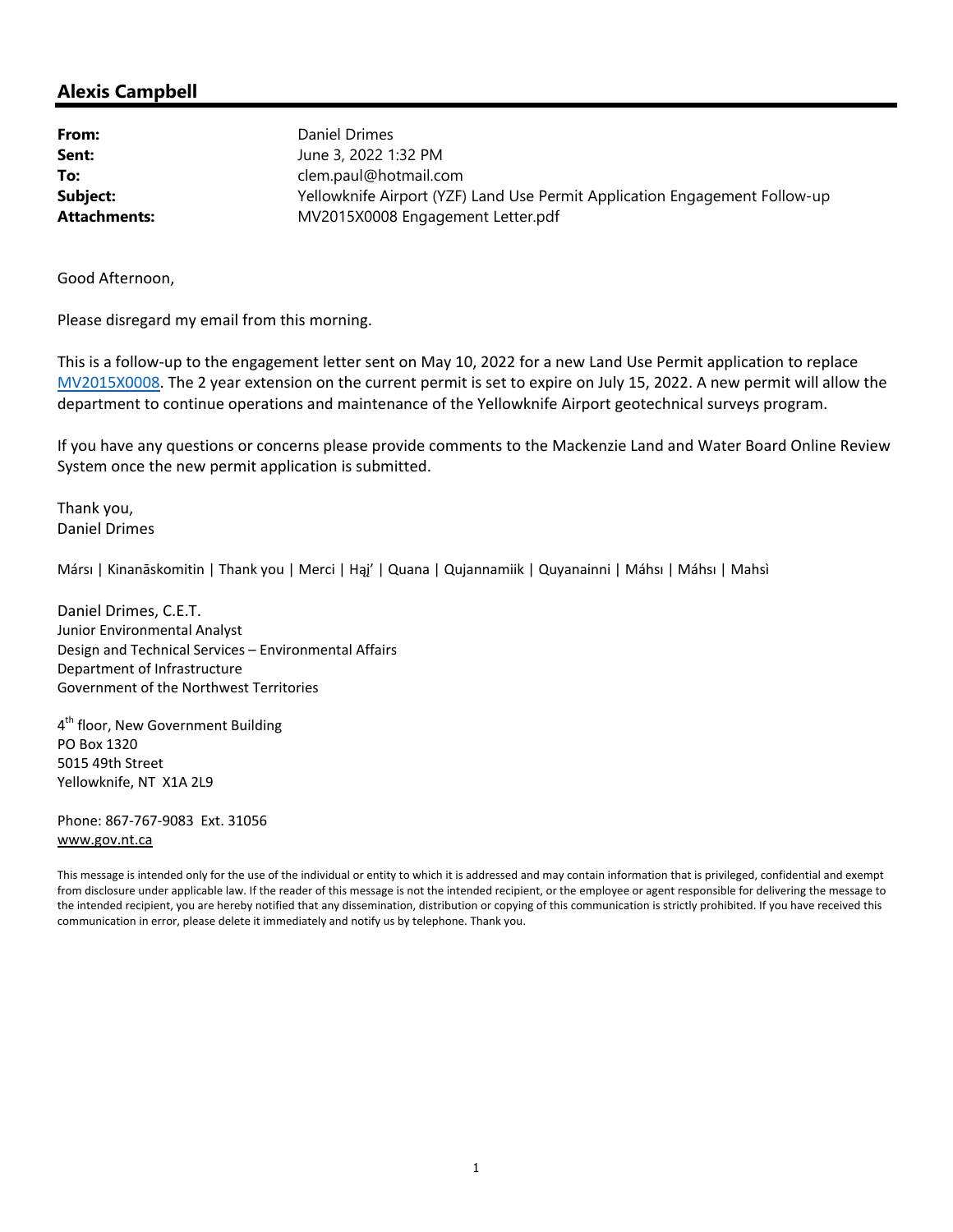**From:** Daniel Drimes **Sent:** June 3, 2022 1:31 PM **To:** sbassi-kellett@yellowknife.ca **Subject:** Yellowknife Airport (YZF) Land Use Permit Application Engagement Follow-up **Attachments:** MV2015X0008 Engagement Letter.pdf

Good Afternoon,

Please disregard my email from this morning.

This is a follow‐up to the engagement letter sent on May 10, 2022 for a new Land Use Permit application to replace MV2015X0008. The 2 year extension on the current permit is set to expire on July 15, 2022. A new permit will allow the department to continue operations and maintenance of the Yellowknife Airport geotechnical surveys program.

If you have any questions or concerns please provide comments to the Mackenzie Land and Water Board Online Review System once the new permit application is submitted.

Thank you, Daniel Drimes

Mársı | Kinanāskomitin | Thank you | Merci | Hąį' | Quana | Qujannamiik | Quyanainni | Máhsı | Máhsı | Mahsı̀

Daniel Drimes, C.E.T. Junior Environmental Analyst Design and Technical Services – Environmental Affairs Department of Infrastructure Government of the Northwest Territories

4<sup>th</sup> floor, New Government Building PO Box 1320 5015 49th Street Yellowknife, NT X1A 2L9

Phone: 867‐767‐9083 Ext. 31056 www.gov.nt.ca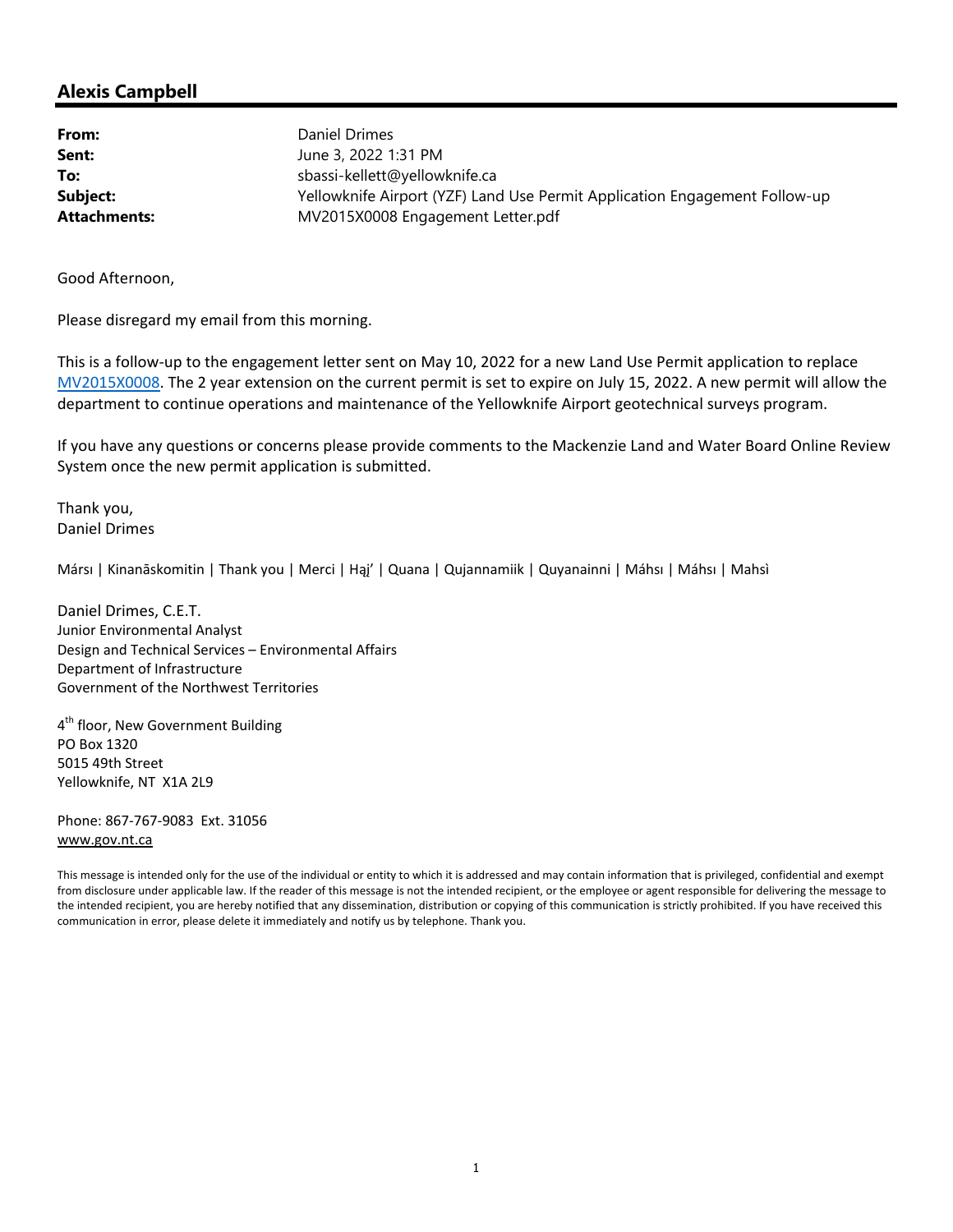**From:** Daniel Drimes **Sent:** June 3, 2022 1:29 PM **To:** Ursula.Vogt@nwtmetis.ca **Subject:** Yellowknife Airport (YZF) Land Use Permit Application Engagement Follow-up **Attachments:** MV2015X0008 Engagement Letter.pdf

Good Afternoon,

Please disregard my email from this morning.

This is a follow‐up to the engagement letter sent on May 10, 2022 for a new Land Use Permit application to replace MV2015X0008. The 2 year extension on the current permit is set to expire on July 15, 2022. A new permit will allow the department to continue operations and maintenance of the Yellowknife Airport geotechnical surveys program.

If you have any questions or concerns please provide comments to the Mackenzie Land and Water Board Online Review System once the new permit application is submitted.

Thank you, Daniel Drimes

Mársı | Kinanāskomitin | Thank you | Merci | Hąį' | Quana | Qujannamiik | Quyanainni | Máhsı | Máhsı | Mahsı̀

Daniel Drimes, C.E.T. Junior Environmental Analyst Design and Technical Services – Environmental Affairs Department of Infrastructure Government of the Northwest Territories

4<sup>th</sup> floor, New Government Building PO Box 1320 5015 49th Street Yellowknife, NT X1A 2L9

Phone: 867‐767‐9083 Ext. 31056 www.gov.nt.ca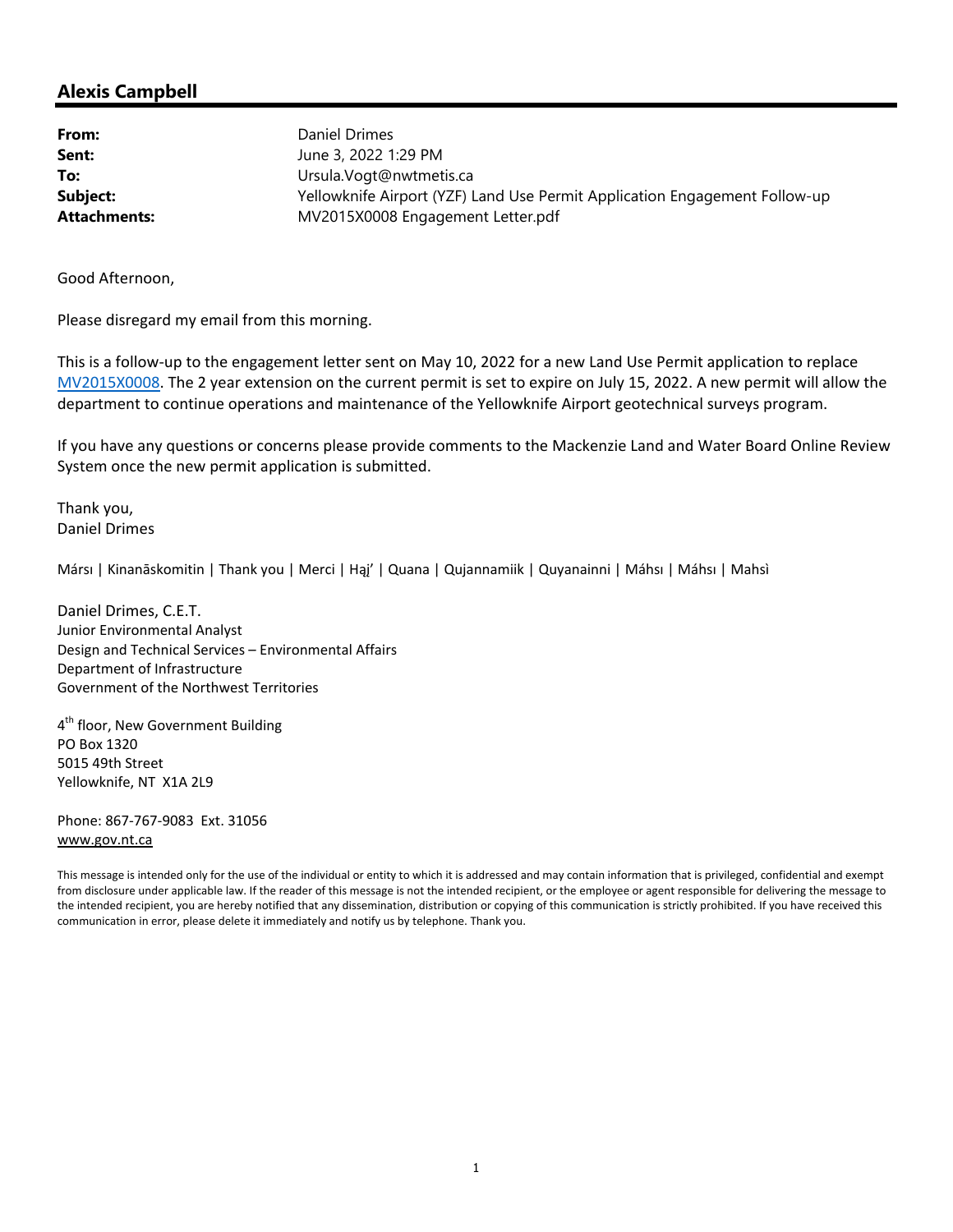**From:** Daniel Drimes **Sent:** June 3, 2022 1:33 PM **To:** executive.director@akaitcho.ca; secretary@akaitcho.ca **Subject:** Yellowknife Airport (YZF) Land Use Permit Application Engagement Follow-up **Attachments:** MV2015X0008 Engagement Letter.pdf

Good Afternoon,

Please disregard my email from this morning.

This is a follow‐up to the engagement letter sent on May 10, 2022 for a new Land Use Permit application to replace MV2015X0008. The 2 year extension on the current permit is set to expire on July 15, 2022. A new permit will allow the department to continue operations and maintenance of the Yellowknife Airport geotechnical surveys program.

If you have any questions or concerns please provide comments to the Mackenzie Land and Water Board Online Review System once the new permit application is submitted.

Thank you, Daniel Drimes

Mársı | Kinanāskomitin | Thank you | Merci | Hąį' | Quana | Qujannamiik | Quyanainni | Máhsı | Máhsı | Mahsı̀

Daniel Drimes, C.E.T. Junior Environmental Analyst Design and Technical Services – Environmental Affairs Department of Infrastructure Government of the Northwest Territories

4<sup>th</sup> floor, New Government Building PO Box 1320 5015 49th Street Yellowknife, NT X1A 2L9

Phone: 867‐767‐9083 Ext. 31056 www.gov.nt.ca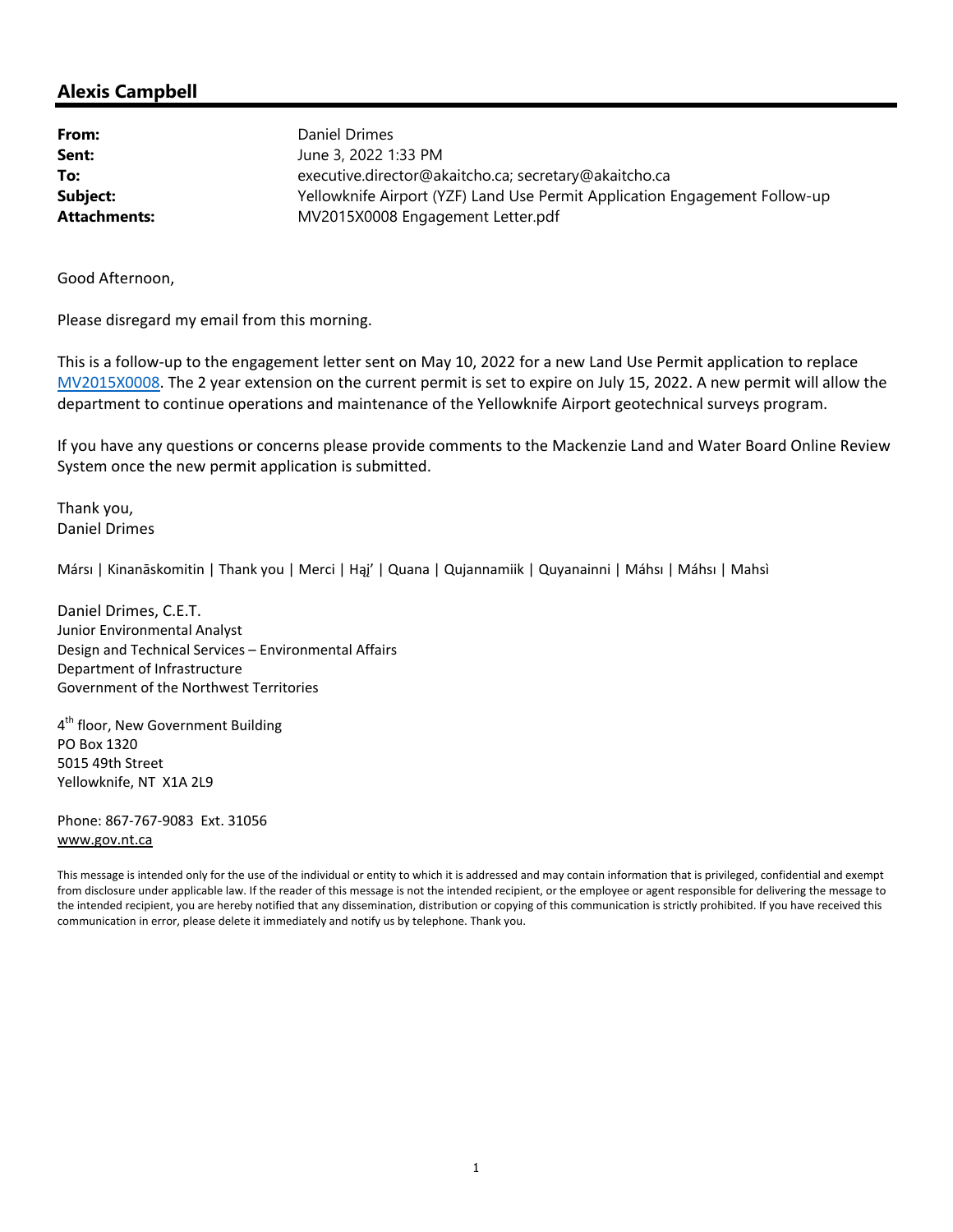**From:** Daniel Drimes **Sent:** May 10, 2022 11:07 AM **To:** sbassi-kellett@yellowknife.ca **Subject:** Yellowknife Airport (YZF) Land Use Permit Application

Good Morning,

The Department of Infrastructure is conducting initial engagement for a new Land Use Permit application to replace MV2015X0008. The 2 year extension on the current permit is set to expire on July 15, 2022. A new permit will allow the department to continue operations and maintenance of the Yellowknife Airport geotechnical surveys and glycol monitoring program.

If you have any questions or concerns please let me know, or comments can be posted to the Mackenzie Land and Water Board Online Review System once the new permit application is submitted.

Thank you, Daniel Drimes

Mársı | Kinanāskomitin | Thank you | Merci | Hąį' | Quana | Qujannamiik | Quyanainni | Máhsı | Máhsı | Mahsı̀

Daniel Drimes, C.E.T. Junior Environmental Analyst Design and Technical Services – Environmental Affairs Department of Infrastructure Government of the Northwest Territories

4<sup>th</sup> floor, New Government Building PO Box 1320 5015 49th Street Yellowknife, NT X1A 2L9

Phone: 867‐767‐9083 Ext. 31056 www.gov.nt.ca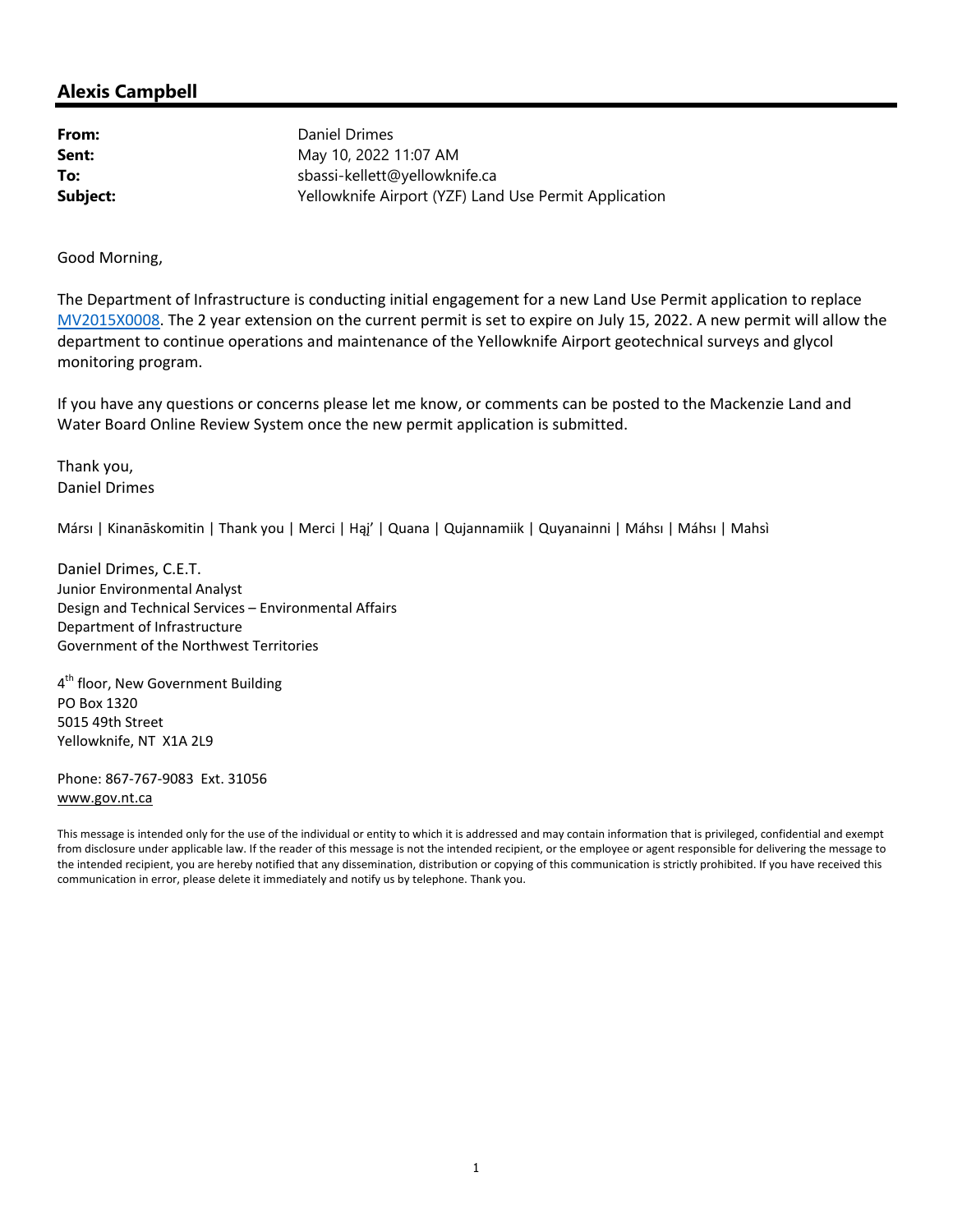**From:** Daniel Drimes **Sent:** May 10, 2022 11:06 AM **To:** clem.paul@hotmail.com **Subject:** Yellowknife Airport (YZF) Land Use Permit Application

Good Morning,

The Department of Infrastructure is conducting initial engagement for a new Land Use Permit application to replace MV2015X0008. The 2 year extension on the current permit is set to expire on July 15, 2022. A new permit will allow the department to continue operations and maintenance of the Yellowknife Airport geotechnical surveys and glycol monitoring program.

If you have any questions or concerns please let me know, or comments can be posted to the Mackenzie Land and Water Board Online Review System once the new permit application is submitted.

Thank you, Daniel Drimes

Mársı | Kinanāskomitin | Thank you | Merci | Hąį' | Quana | Qujannamiik | Quyanainni | Máhsı | Máhsı | Mahsı̀

Daniel Drimes, C.E.T. Junior Environmental Analyst Design and Technical Services – Environmental Affairs Department of Infrastructure Government of the Northwest Territories

4<sup>th</sup> floor, New Government Building PO Box 1320 5015 49th Street Yellowknife, NT X1A 2L9

Phone: 867‐767‐9083 Ext. 31056 www.gov.nt.ca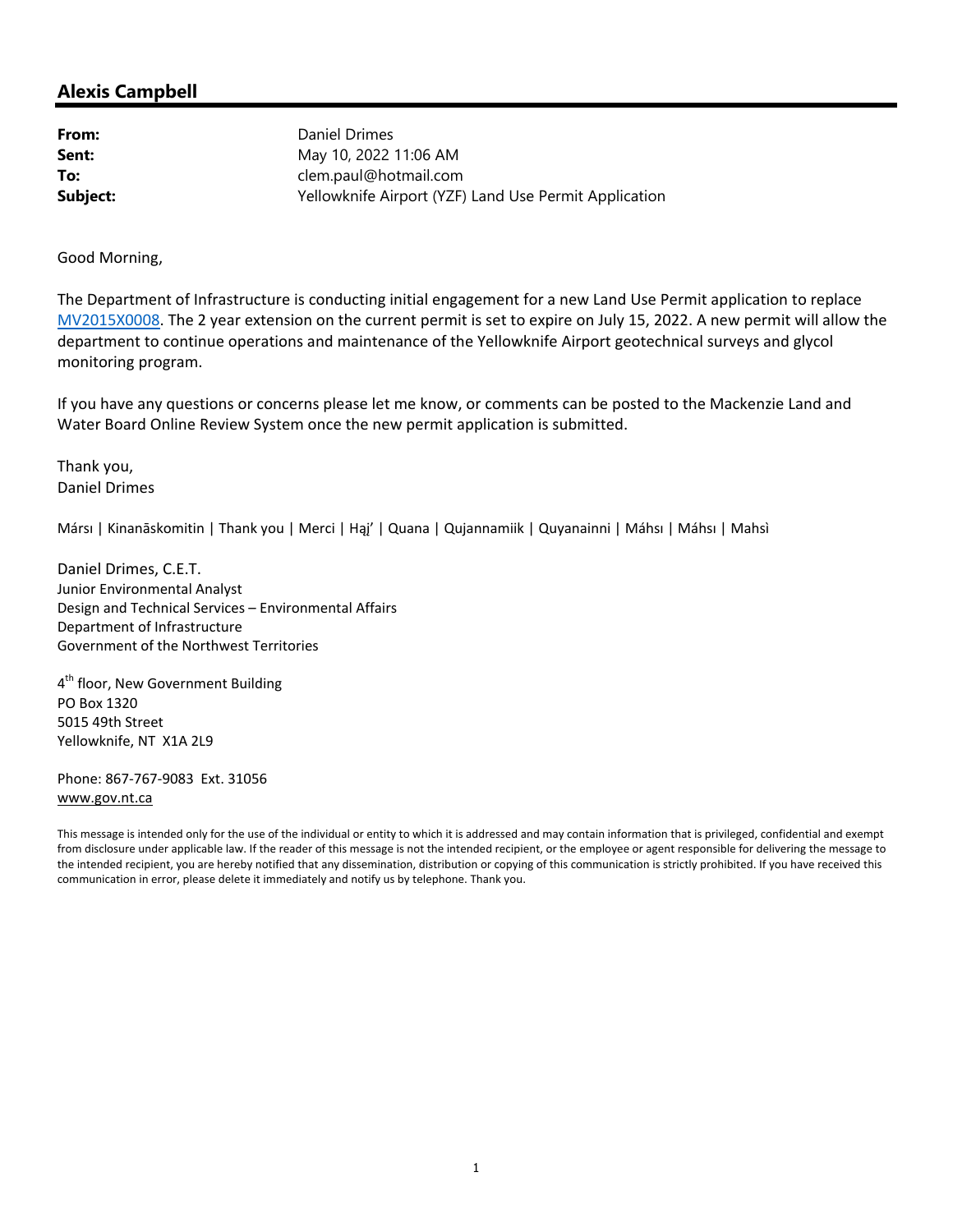**From:** Daniel Drimes **Sent:** May 10, 2022 11:05 AM **To:** JasonS@ykdene.ca **Subject:** Yellowknife Airport (YZF) Land Use Permit Application

Good Morning,

The Department of Infrastructure is conducting initial engagement for a new Land Use Permit application to replace MV2015X0008. The 2 year extension on the current permit is set to expire on July 15, 2022. A new permit will allow the department to continue operations and maintenance of the Yellowknife Airport geotechnical surveys and glycol monitoring program.

If you have any questions or concerns please let me know, or comments can be posted to the Mackenzie Land and Water Board Online Review System once the new permit application is submitted.

Thank you, Daniel Drimes

Mársı | Kinanāskomitin | Thank you | Merci | Hąį' | Quana | Qujannamiik | Quyanainni | Máhsı | Máhsı | Mahsı̀

Daniel Drimes, C.E.T. Junior Environmental Analyst Design and Technical Services – Environmental Affairs Department of Infrastructure Government of the Northwest Territories

4<sup>th</sup> floor, New Government Building PO Box 1320 5015 49th Street Yellowknife, NT X1A 2L9

Phone: 867‐767‐9083 Ext. 31056 www.gov.nt.ca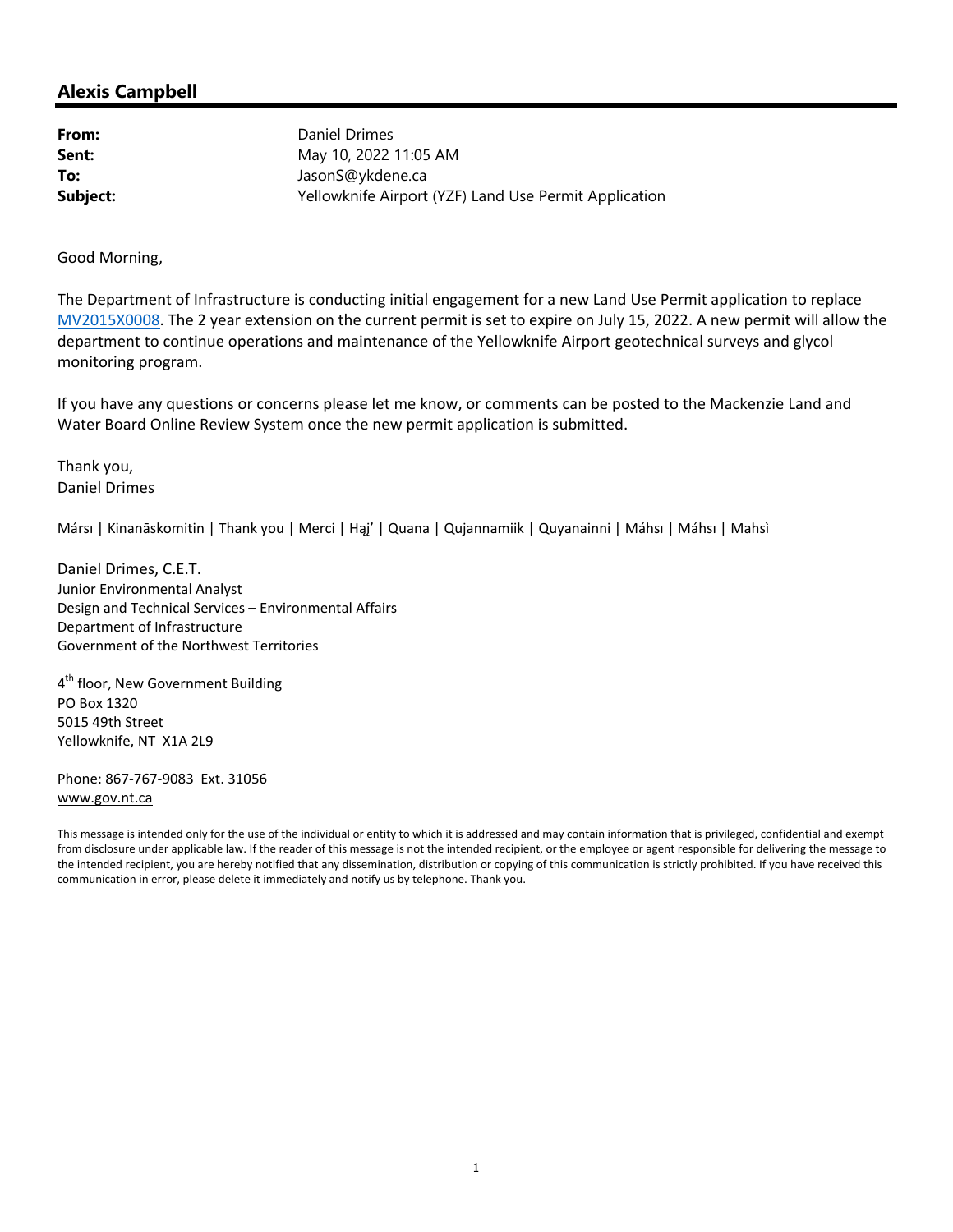**From:** Daniel Drimes **Sent:** May 10, 2022 11:05 AM **To:** Ursula.Vogt@nwtmetis.ca **Subject:** Yellowknife Airport (YZF) Land Use Permit Application

Good Morning,

The Department of Infrastructure is conducting initial engagement for a new Land Use Permit application to replace MV2015X0008. The 2 year extension on the current permit is set to expire on July 15, 2022. A new permit will allow the department to continue operations and maintenance of the Yellowknife Airport geotechnical surveys and glycol monitoring program.

If you have any questions or concerns please let me know, or comments can be posted to the Mackenzie Land and Water Board Online Review System once the new permit application is submitted.

Thank you, Daniel Drimes

Mársı | Kinanāskomitin | Thank you | Merci | Hąį' | Quana | Qujannamiik | Quyanainni | Máhsı | Máhsı | Mahsı̀

Daniel Drimes, C.E.T. Junior Environmental Analyst Design and Technical Services – Environmental Affairs Department of Infrastructure Government of the Northwest Territories

4<sup>th</sup> floor, New Government Building PO Box 1320 5015 49th Street Yellowknife, NT X1A 2L9

Phone: 867‐767‐9083 Ext. 31056 www.gov.nt.ca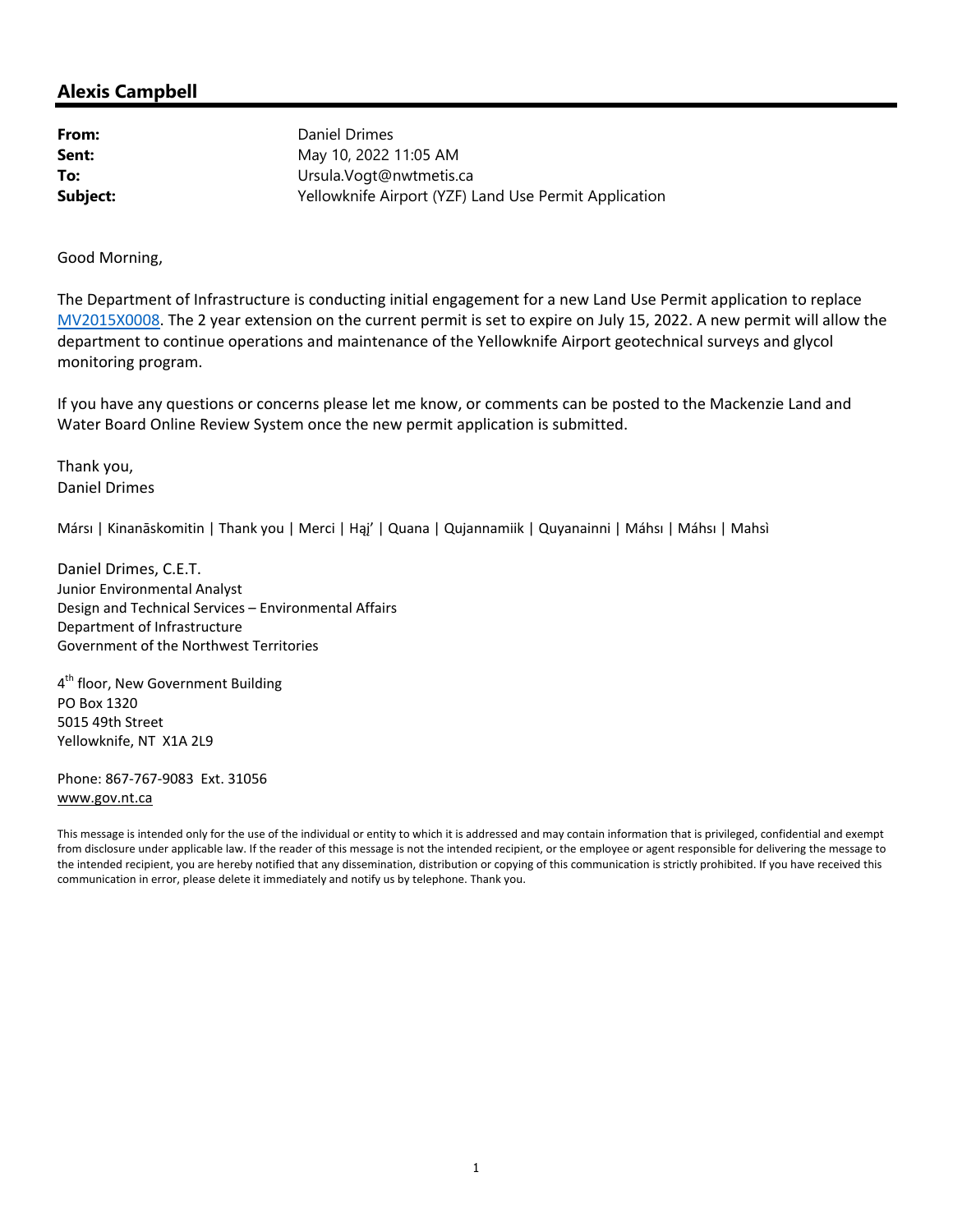**From:** Daniel Drimes **Sent:** May 10, 2022 11:03 AM **To:** general@nsma.net **Subject:** Yellowknife Airport (YZF) Land Use Permit Application

Good Morning,

The Department of Infrastructure is conducting initial engagement for a new Land Use Permit application to replace MV2015X0008. The 2 year extension on the current permit is set to expire on July 15, 2022. A new permit will allow the department to continue operations and maintenance of the Yellowknife Airport geotechnical surveys and glycol monitoring program.

If you have any questions or concerns please let me know, or comments can be posted to the Mackenzie Land and Water Board Online Review System once the new permit application is submitted.

Thank you, Daniel Drimes

Mársı | Kinanāskomitin | Thank you | Merci | Hąį' | Quana | Qujannamiik | Quyanainni | Máhsı | Máhsı | Mahsı̀

Daniel Drimes, C.E.T. Junior Environmental Analyst Design and Technical Services – Environmental Affairs Department of Infrastructure Government of the Northwest Territories

4<sup>th</sup> floor, New Government Building PO Box 1320 5015 49th Street Yellowknife, NT X1A 2L9

Phone: 867‐767‐9083 Ext. 31056 www.gov.nt.ca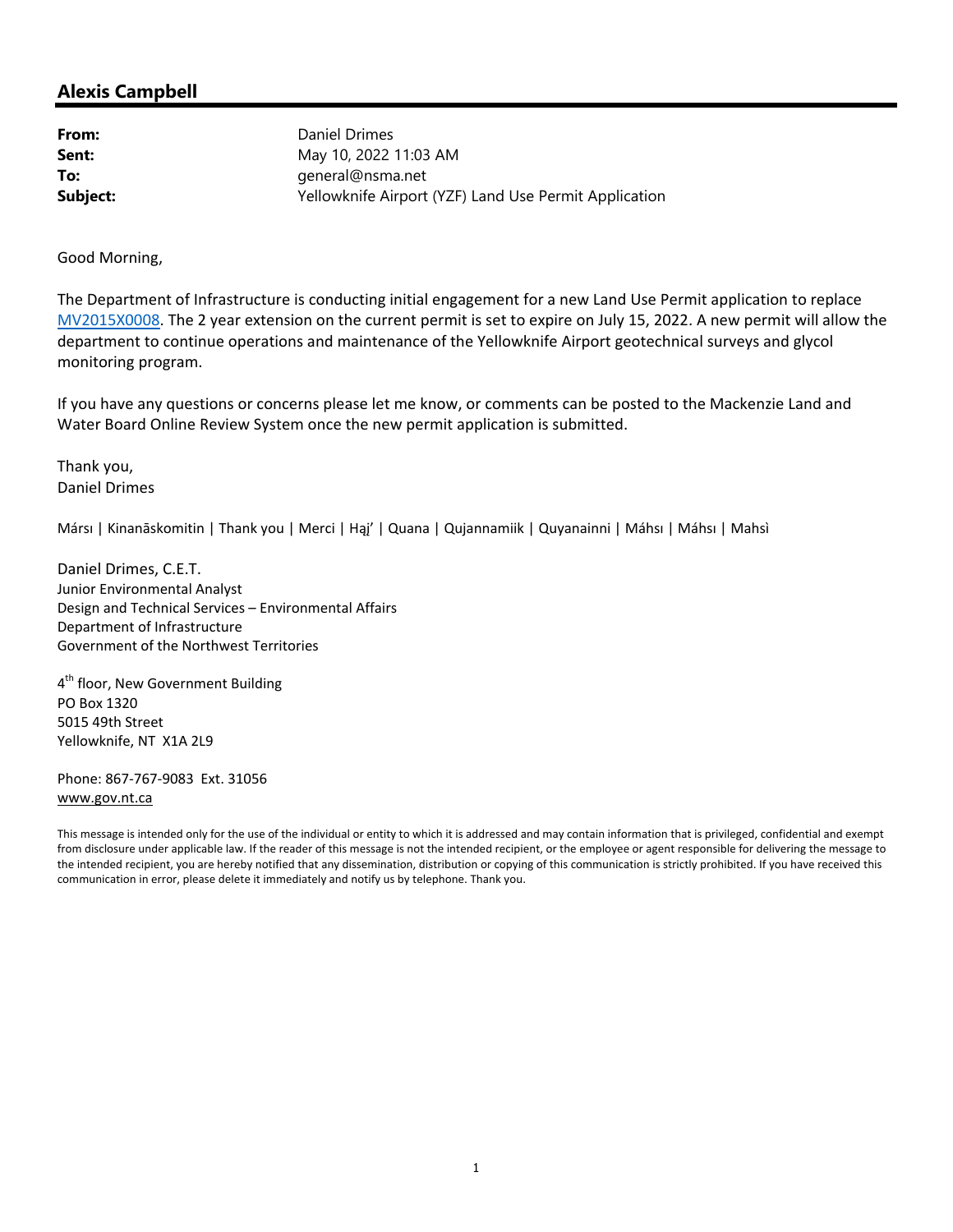**From:** Daniel Drimes **Sent:** May 10, 2022 11:01 AM **To:** executive.director@akaitcho.ca; secretary@akaitcho.ca **Subject:** Yellowknife Airport (YZF) Land Use Permit Application

Good Morning,

The Department of Infrastructure is conducting initial engagement for a new Land Use Permit application to replace MV2015X0008. The 2 year extension on the current permit is set to expire on July 15, 2022. A new permit will allow the department to continue operations and maintenance of the Yellowknife Airport geotechnical surveys and glycol monitoring program.

If you have any questions or concerns please let me know, or comments can be posted to the Mackenzie Land and Water Board Online Review System once the new permit application is submitted.

Thank you, Daniel Drimes

Mársı | Kinanāskomitin | Thank you | Merci | Hąį' | Quana | Qujannamiik | Quyanainni | Máhsı | Máhsı | Mahsı̀

Daniel Drimes, C.E.T. Junior Environmental Analyst Design and Technical Services – Environmental Affairs Department of Infrastructure Government of the Northwest Territories

4<sup>th</sup> floor, New Government Building PO Box 1320 5015 49th Street Yellowknife, NT X1A 2L9

Phone: 867‐767‐9083 Ext. 31056 www.gov.nt.ca